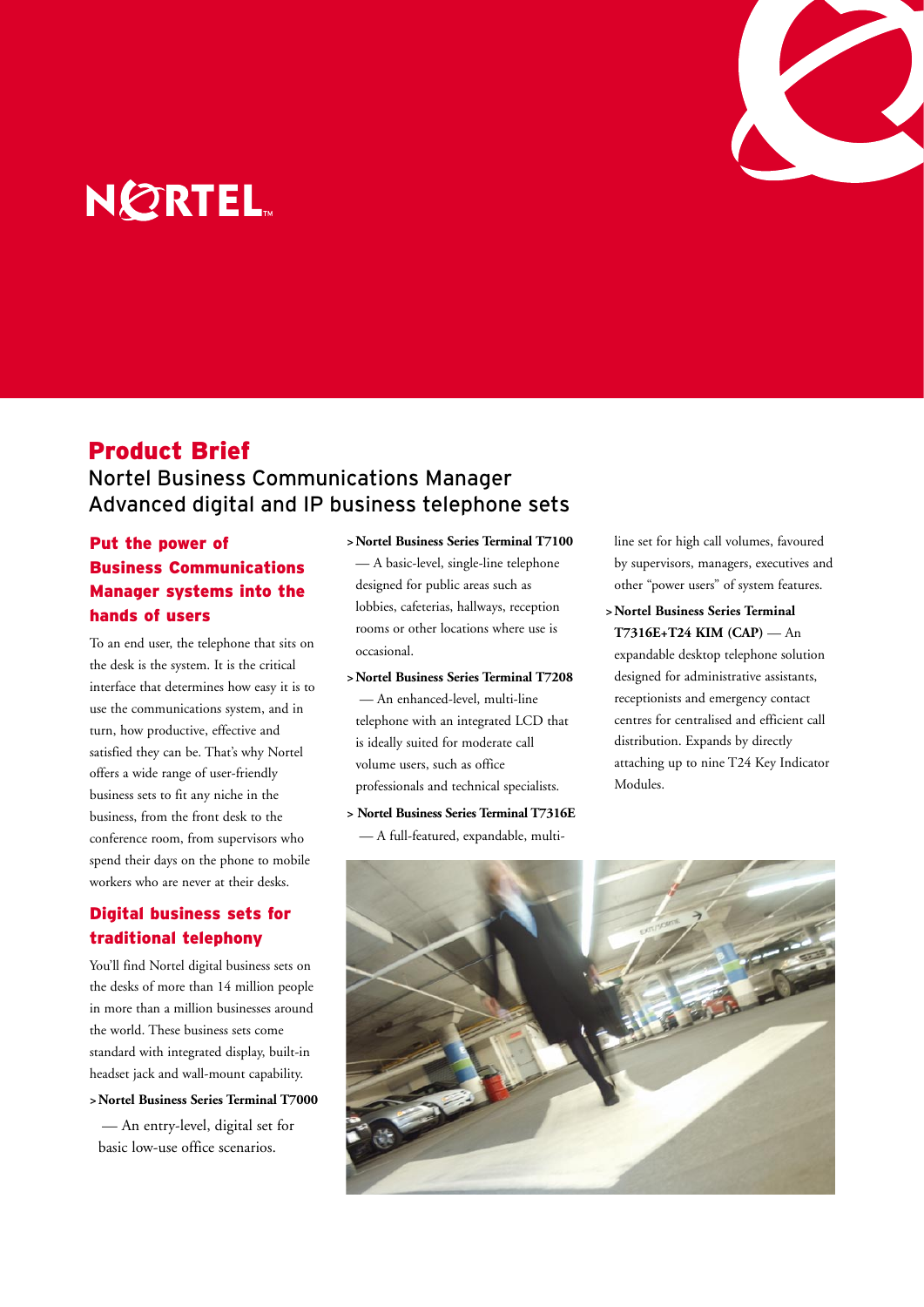**> Nortel Doorphone** — A wall-mounted set equipped with a call button that enables office personnel to talk directly with visitors before they enter the business or a restricted area (Business Communications Manager 200/400 platforms).

Since Business Communications Manager systems support any combination of these digital phone sets, you can mix and match for the best economy and utility. You could equip public areas with the most basic one-line sets, give office professionals and technical specialists more feature-rich, multi-line units and equip receptionists and emergency contact positions with modular desktop solutions that efficiently distribute calls.

If your organisation is upgrading from a Nortel Norstar telephone system, you'll appreciate that you can keep the same phones on users' desks. And if you're starting to converge voice and data over IP, you'll also appreciate that Business Communications Manager simultaneously supports any mix of traditional digital business sets and IP telephones, so you can migrate to IP at your own pace.



| <b>Business Series Terminals</b>    | <b>T7000</b>   | <b>T7100</b>    | <b>T7208</b>    | <b>T7316E</b>   | <b>T24 KIM Module</b> |
|-------------------------------------|----------------|-----------------|-----------------|-----------------|-----------------------|
| Integrated tilt display             |                | $\checkmark$    | ✓               | ✓               |                       |
| Programmable feature keys           | $\overline{4}$ | $\mathbf{1}$    | 8               | 24              | 24                    |
| LCD window                          |                | ✓               | $\checkmark$    | $\checkmark$    |                       |
| LED indicator (MWI/VRL)             | ✓              | ✓               | ✓               | ✓               |                       |
| Distinctive ringers                 | ✓              | ✓               | ✓               | ✓               |                       |
| Dial-up feature access              | ✓              | ✓               | ✓               | ✓               |                       |
| No. of line appearance keys         |                |                 | 8               | 10              |                       |
| No. of programmable                 | 4              | $\mathbf{1}$    | 7               | 23              |                       |
| autodial buttons                    |                |                 |                 |                 |                       |
| No. of softkey buttons              |                |                 |                 | $\mathfrak{Z}$  |                       |
| 16-character display (no. of lines) |                | $\mathbf{1}$    | $\mathbf{1}$    | $\overline{2}$  |                       |
| Headset key                         |                | ✓               | $\checkmark$    | $\checkmark$    |                       |
| Separate mute key                   |                |                 | ✓               | ✓               |                       |
| Busy lamp field key                 |                |                 | 7               | 15              |                       |
| Auxiliary ringer port               |                | $\checkmark$    | ✓               | $\checkmark$    |                       |
| On-hook dialling                    | ✓              | ✓               | ✓               | $\checkmark$    |                       |
| Volume control                      | ✓              | ✓               | $\checkmark$    | $\checkmark$    |                       |
| Full handsfree                      |                |                 | ✓               | $\checkmark$    |                       |
| Wall-mountable                      | ✓              | ✓               | ✓               | ✓               |                       |
| Headset compatible                  |                |                 |                 | ✓               |                       |
| Weight (kg)                         | 0.3            | 0.80            | 0.88            | 1.0             | 0.3                   |
| Dimensions (mm) (L x W x H)         | 185 x 135 x 85 | 200 x 180 x 113 | 200 x 195 x 113 | 200 x 260 x 113 | 196 x 90 x 85         |
| Pull-out feature card tray          |                | ✓               | ✓               | ✓               | ✓                     |
| Separate handsfree key              |                |                 |                 | ✓               |                       |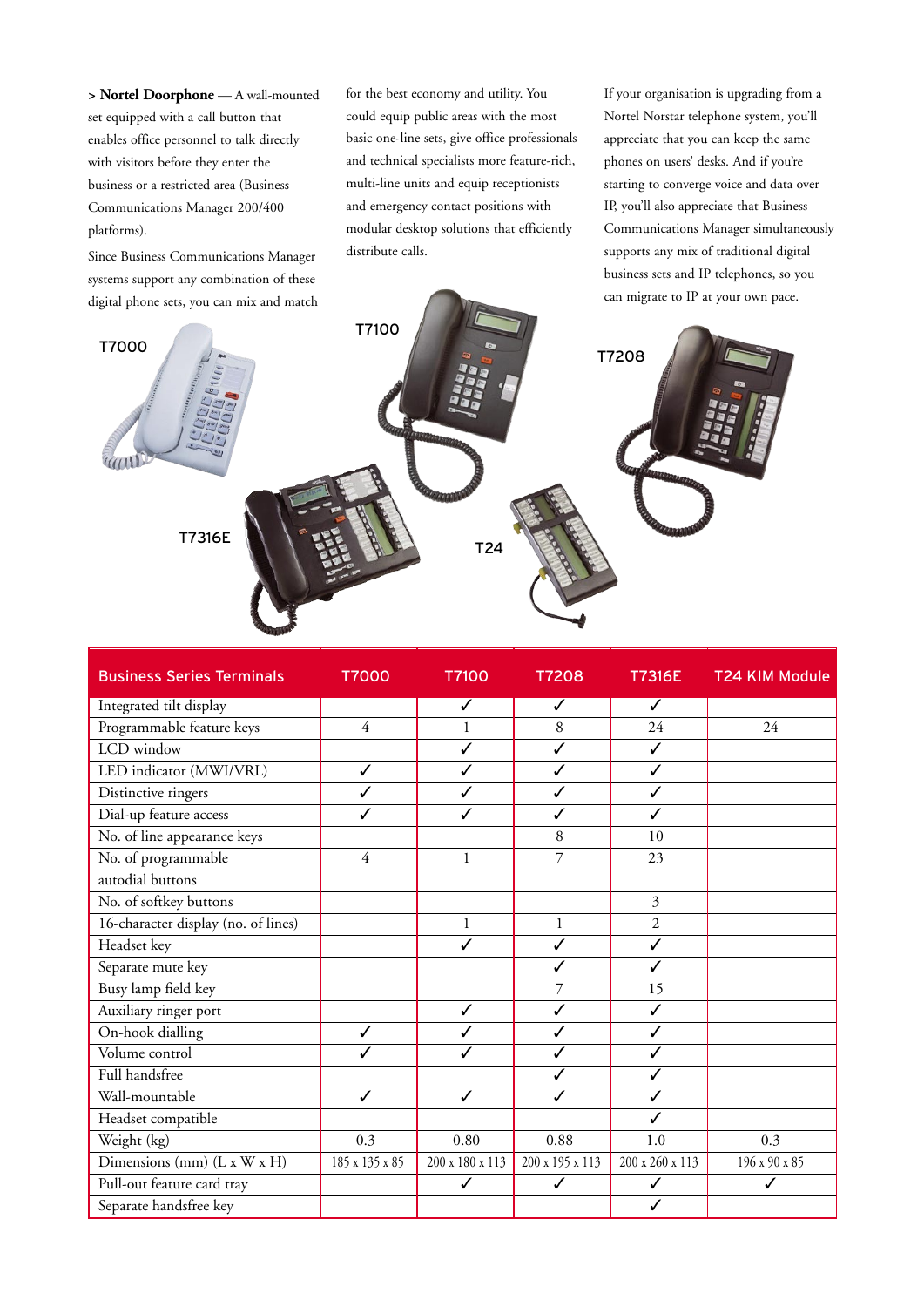## High-performance convergence over IP now made simple for users

Now that IP networks offer the performance characteristics required for voice services, your business can gain some serious benefits from IP telephony. IP supports powerful new e-business applications, cost-effectively extends network services to remote sites, simplifies moves and changes and eliminates toll charges for site-to-site calls. So it's no surprise that many businesses are extending the benefits of IP telephony to users' desktops.

Nortel makes it easy for users to enjoy the next-generation features of IP telephony, while retaining the carrier-class reliability and ease of use you expect of a traditional telephone:

- **>** The **Nortel IP Phone 2001** is an entry-level, one-line phone with display, ideal for low call traffic areas, such as hotel rooms, school classrooms and public areas.
- **>** The multi-line **Nortel IP Phone 2002** with integrated LCD display screen is well suited for users with moderate call volumes, such as office professionals and technical specialists.
- **>** The multi-line **Nortel IP Phone 2004** with large LCD display is ideal for managers, executives and administrators who handle large call volumes and need to view more information on the display. These desktop phones operate much like traditional phones, so users immediately feel comfortable with them and require little or no training.
- >The **Nortel IP Phone 2007** supports a new realm of converged content, including Web browsing and full-motion video. This phone has a fully pixel-based color display and 5.7" diagonal, VGA touch-screen LCD, plus a USB interface for a keyboard or mouse.
- >The **Nortel Software Phone 2050** transforms a laptop or desktop PC into a converged voice/data communications platform that performs just like an IP Phone 2002 or 2004 desktop set.

Call Centre agents and others who spend long hours on the phone will appreciate the handsfree operation and Computer Telephony Integration. Mobile employees will appreciate the ability to simply plug a laptop into a network port at a shared office location, snap in a USB headset and function as if they were in their own office — with all their phone features available to them.

Whether you choose a full-featured desktop Internet telephone or prefer the comfort and convenience of a PC equipped for Voice over IP (VoIP), Nortel has the right solution for you. These IP Phones operate seamlessly across our entire range of IP-enabled platforms and applications — not just Business Communications Manager — offering a complete, full-featured IP telephony solution unmatched by any other vendor in the industry.

# Gain the full benefits of IP telephony with advanced features.

#### **Support diverse business requirements.**

Nortel IP Phones support a rich suite of telephony features, high-value applications (such as Unified Messaging and Call Centre Services) and emerging services, such as corporate and personal directory services.

**Interwork with multiple convergence platforms.** These standards-based IP Phones work with any Nortel convergence-enabled business communications platform. No matter how diverse your converged network even if it spans private and service provider networks — you can standardize on one family of telephones.

#### **No need for a separate data port.**

Desktop IP Phones feature a built-in, three-port Ethernet switch that splits the network Category 5 cable into separate feeds. Connect the IP Phone into the network, and connect your PC into an extra RJ-45 jack on the phone. This oneport solution conserves wiring closet ports and eliminates the need for separate cable drops to the desktop. The internal Ethernet voice/data switch always gives priority to the voice port, so you're sure to get high-quality voice all the time.

**No need for desktop power for phones.** Desktop IP Phones can receive their power over network cabling. The Nortel Ethernet Switch 460-24T-PWR Hub delivers power for the phones over the unused pairs of standard Category 5 UTP cable. This strategy saves power outlets and makes it easy to establish backup power resources to ensure continuous phone service.

You'll find Nortel digital business sets on the desks of more than 14 million people in more than a million businesses around the world.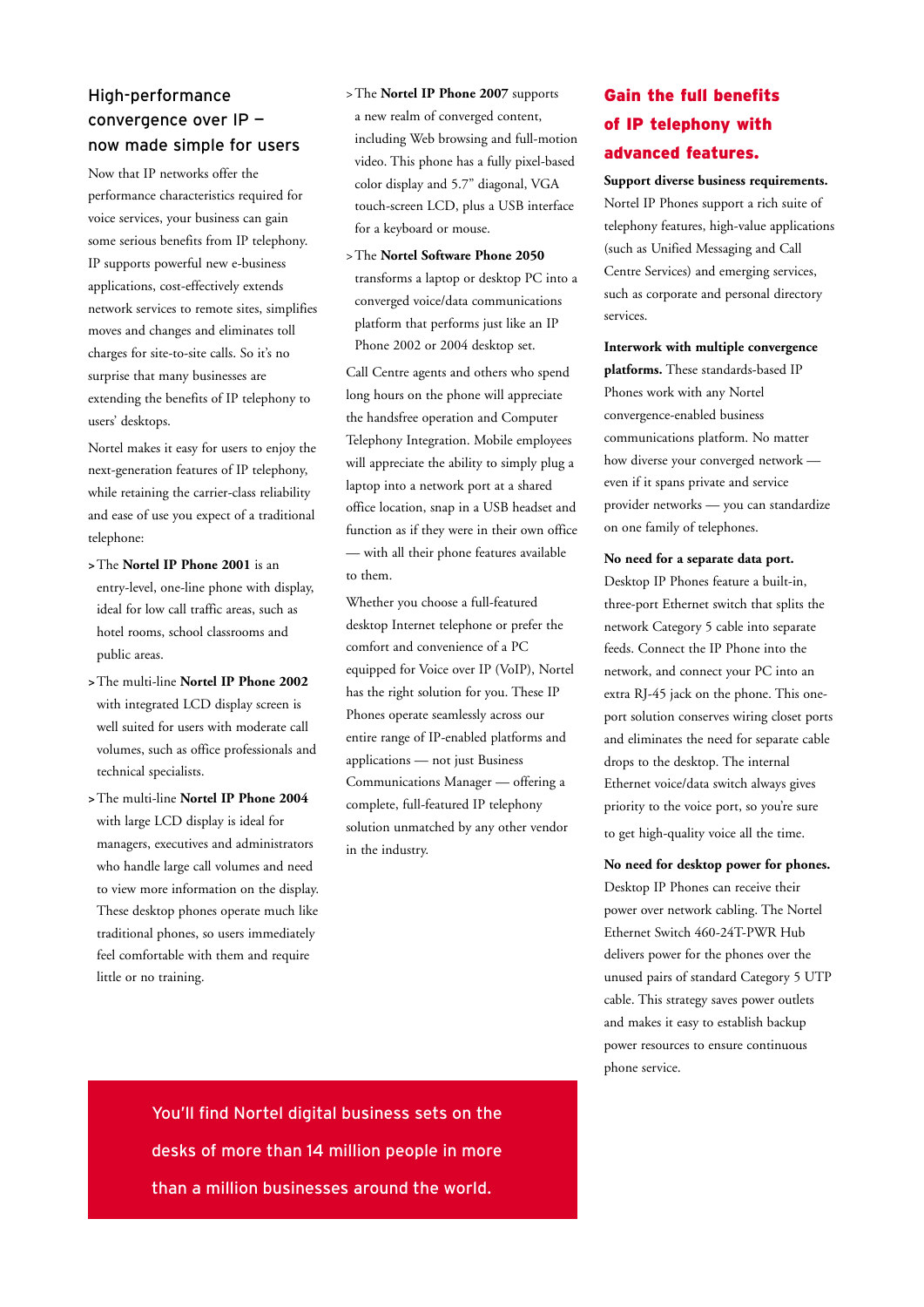Nortel offers a wide range of user-friendly business sets to fit any niche in the business, from the frontdesk to the conference room, from supervisors who spend their days on the phone to mobile workers who are never at their desks.

### Nortel IP Phones



\*BCM50 RLS 2

## Key features of Nortel IP Phones

- **1.**Intuitive navigation cluster provides fast menu, sub-list and call log scrolling, as well as one-touch dialing and quick access to system features.
- **2.** Message-waiting/visual-ring indicator offers visual notification of incoming calls and messages.
- **3.**Voice compression optimises bandwidth and audio quality requirements.
- **4.**Audio control centre enables users to toggle quickly between the handset or headset and the speakerphone without audio interference.
- **5.**Volume bar provides fingertip control of audio and ringer volume settings and LEDs clearly display handset/headset/ speakerphone/mute settings.
- **6.** Local tone generation conserves valuable network bandwidth.
- **7.** Dynamic IP addressing with a standard DHCP server offers a simple, flexible solution for handling moves, adds and changes.
- **8.** Microsoft TAPI-compliant interface operates seamlessly with Messaging and Personal Call Manager to support on-screen displays of call logs and directories, with drag-and-drop dialing.
- **9.** High-fidelity speakerphone delivers crystal-clear, handsfree communication, ideal for conference calls.
- **10.**Clear LCD display, adjustable for different lighting conditions, provides a window into a full range of personal productivity tools.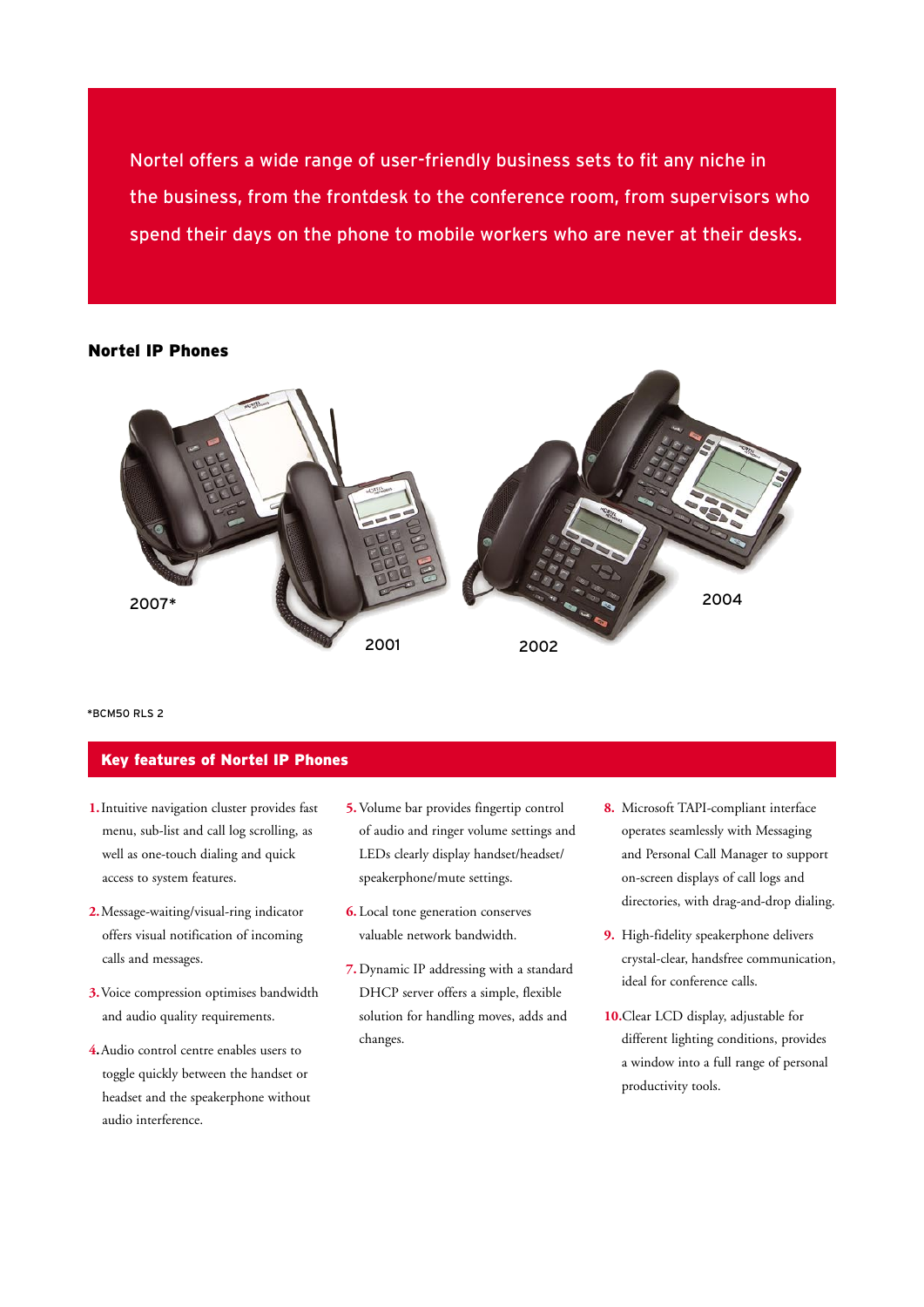**Easy to deploy, manage and move telephones.** Support for industry standards makes it easy to deploy convergence across the organisation and interwork with standards-based network elements. Automatic firmware upgrades ensure top performance while reducing the need for site visits.

Thanks to Dynamic Host Control Protocol (DHCP), users can connect anywhere on the network without intervention by an administrator. With centralized, automated IP address management, you can relocate your phone down the hall or across the globe, and your service comes up in the new location exactly as if you were sitting in your own office.

## From Nortel. This is the way business communications are done.

With Nortel digital business sets, you can extend the value of your key telephony systems as you upgrade to Business Communications Manager. With Nortel IP Phones, you can start reaping the advantages of convergence — using digital and IP phones simultaneously on one Business Communications Manager platform and migrating in stages. To find out more about how Nortel digital and IP telephones can improve the efficiency and productivity of your business communications, contact your local reseller or visit us on the Web at: www.nortel.com/bcm.

Since Business Communications Manager systems support any combination of these digital and IP phone sets, you can mix and match for the best economy and utility.